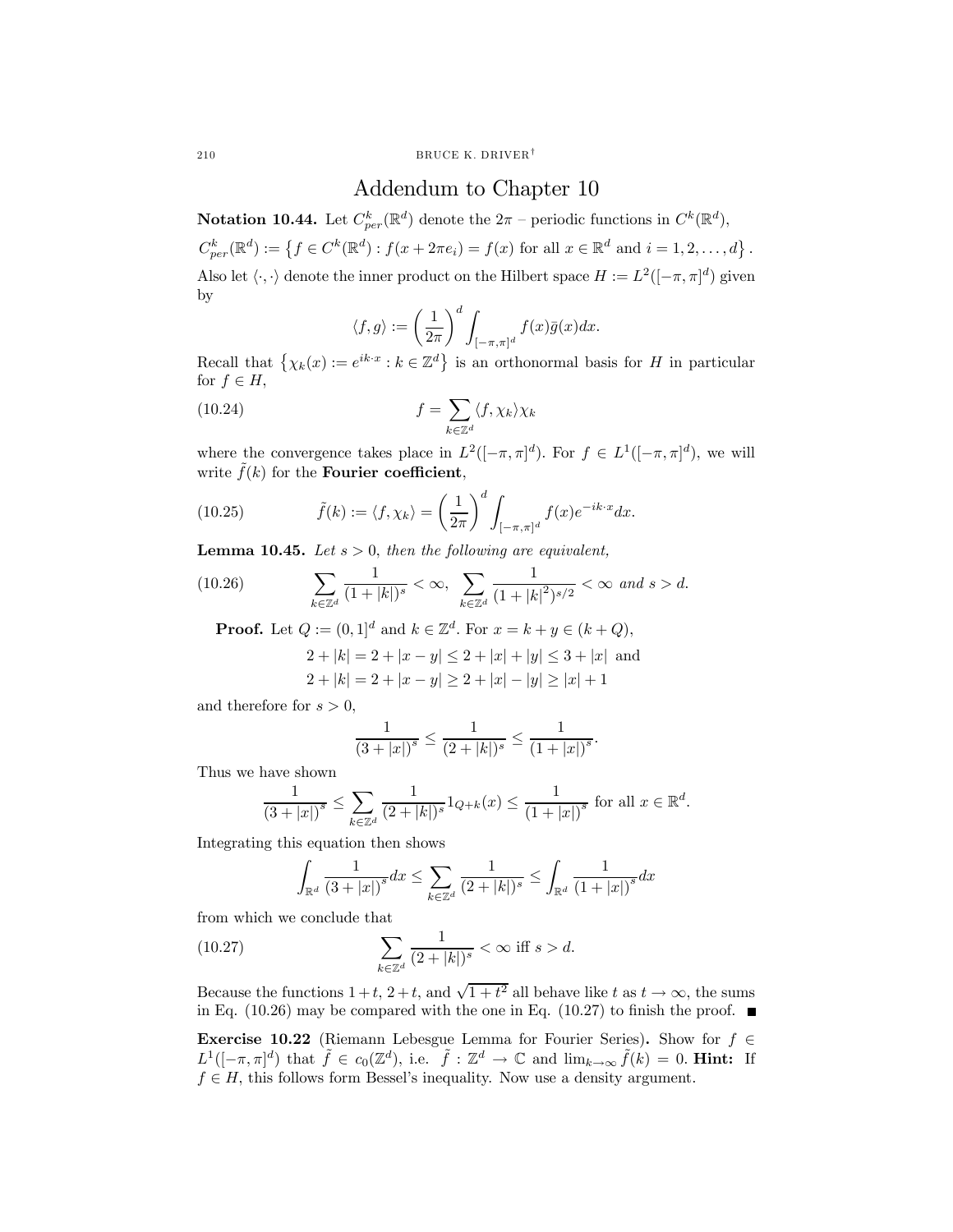**Exercise 10.23.** Suppose  $f \in L^1([-\pi,\pi]^d)$  is a function such that  $\tilde{f} \in \ell^1(\mathbb{Z}^d)$  and set

$$
g(x) := \sum_{k \in \mathbb{Z}} \tilde{f}(k) e^{ik \cdot x}
$$
 (pointwise).

- (1) Show  $g \in C_{per}(\mathbb{R}^d)$ .
- (2) Show  $g(x) = f(x)$  for  $m a.e. x$  in  $[-\pi, \pi]^d$ . **Hint**: Show  $\tilde{g}(k) = \tilde{f}(k)$  and then use approximation arguments to show

$$
\int_{[-\pi,\pi]^d} f(x)h(x)dx = \int_{[-\pi,\pi]^d} g(x)h(x)dx \ \forall \ h \in C([-\pi,\pi]^d).
$$

(3) Conclude that  $f \in L^1([-\pi,\pi]^d) \cap L^\infty([-\pi,\pi]^d)$  and in particular  $f \in$  $L^p([-\pi,\pi]^d)$  for all  $p \in [1,\infty]$ .

**Exercise 10.24.** Suppose  $m \in \mathbb{N}_0$ ,  $\alpha$  is a multi-index such that  $|\alpha| \leq m$  and  $f \in C_{per}^{m}(\mathbb{R}^{d})^{25}.$ 

(1) Using integration by parts, show

$$
(ik)^{\alpha}\tilde{f}(k) = \langle \partial^{\alpha}f, \chi_k \rangle.
$$

Note: This equality implies

$$
\left|\tilde{f}(k)\right| \leq \frac{1}{k^{\alpha}} \left\|\partial^{\alpha} f\right\|_{H} \leq \frac{1}{k^{\alpha}} \left\|\partial^{\alpha} f\right\|_{u}.
$$

(2) Now let  $\Delta f = \sum_{i=1}^d \partial^2 f / \partial x_i^2$ , Working as in part 1) show

(10.28) 
$$
\langle (1 - \Delta)^m f, \chi_k \rangle = (1 + |k|^2)^m \tilde{f}(k).
$$

Remark 10.46. Suppose that m is an even integer,  $\alpha$  is a multi-index and  $f \in$  $C_{per}^{m+|\alpha|}(\mathbb{R}^d)$ , then

$$
\left(\sum_{k\in\mathbb{Z}^d} |k^{\alpha}| \left| \tilde{f}(k) \right| \right)^2 = \left(\sum_{k\in\mathbb{Z}^d} |\langle \partial^{\alpha} f, \chi_k \rangle| (1+|k|^2)^{m/2} (1+|k|^2)^{-m/2} \right)^2
$$

$$
= \left(\sum_{k\in\mathbb{Z}^d} \left| \langle (1-\Delta)^{m/2} \partial^{\alpha} f, \chi_k \rangle \right| (1+|k|^2)^{-m/2} \right)^2
$$

$$
\leq \sum_{k\in\mathbb{Z}^d} \left| \langle (1-\Delta)^{m/2} \partial^{\alpha} f, \chi_k \rangle \right|^2 \cdot \sum_{k\in\mathbb{Z}^d} (1+|k|^2)^{-m}
$$

$$
= C_m \left\| (1-\Delta)^{m/2} \partial^{\alpha} f \right\|_H^2
$$

where  $C_m := \sum_{k \in \mathbb{Z}^d} (1 + |k|^2)^{-m} < \infty$  iff  $m > d/2$ . So the smoother f is the faster  $\hat{f}$  decays at infinity. The next problem is the converse of this assertion and hence smoothness of  $f$  corresponds to decay of  $f$  at infinity and visa-versa.

**Exercise 10.25.** Suppose  $s \in \mathbb{R}$  and  $\{c_k \in \mathbb{C} : k \in \mathbb{Z}^d\}$  are coefficients such that

$$
\sum_{k\in\mathbb{Z}^d} |c_k|^2 (1+|k|^2)^s < \infty.
$$

<sup>&</sup>lt;sup>25</sup>We view  $C_{per}(\mathbb{R})$  as a subspace of H by identifying  $f \in C_{per}(\mathbb{R})$  with  $f|_{[-\pi,\pi]} \in H$ .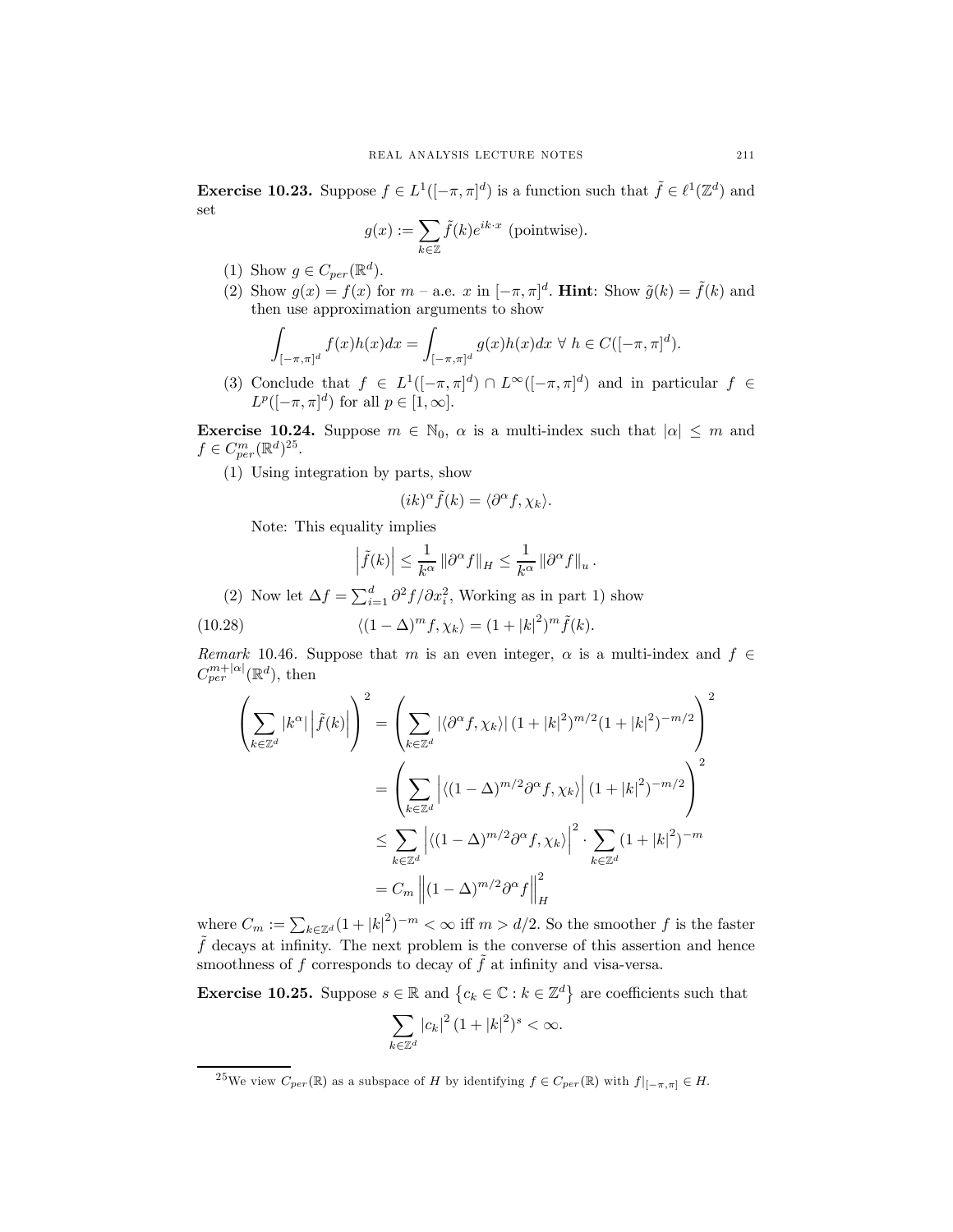Show if  $s > \frac{d}{2} + m$ , the function f defined by

$$
f(x) = \sum_{k \in \mathbb{Z}^d} c_k e^{ik \cdot x}
$$

is in  $C_{per}^{m}(\mathbb{R}^{d})$ . **Hint**: Work as in the above remark to show

$$
\sum_{k\in\mathbb{Z}^d} |c_k|\,|k^\alpha| < \infty \text{ for all } |\alpha| \le m.
$$

**Exercise 10.26** (Poisson Summation Formula). Let  $F \in L^1(\mathbb{R}^d)$ ,

$$
E := \left\{ x \in \mathbb{R}^d : \sum_{k \in \mathbb{Z}^d} |F(x + 2\pi k)| = \infty \right\}
$$

and set

$$
\hat{F}(k) := (2\pi)^{-d/2} \int_{\mathbb{R}^d} F(x) e^{-ik \cdot x} dx.
$$

Further assume  $\hat{F} \in \ell^1(\mathbb{N}^d)$ .

- (1) Show  $m(E)=0$  and  $E + 2\pi k = E$  for all  $k \in \mathbb{Z}^d$ . **Hint**: Compute  $\int_{[-\pi,\pi]^d} \sum_{k\in\mathbb{Z}^d} |F(x+2\pi k)| dx.$
- (2) Let

$$
f(x) := \begin{cases} \sum_{k \in \mathbb{Z}^d} F(x + 2\pi k) & \text{for } x \notin E \\ 0 & \text{if } x \in E. \end{cases}
$$

Show  $f \in L^1([-\pi,\pi]^d)$  and  $\tilde{f}(k) = (2\pi)^{-d/2} \tilde{F}(k)$ .

(3) Using item 2) and the assumptions on F, show  $f \in L^1([-\pi,\pi]^d) \cap$  $L^{\infty}([-\pi,\pi]^d)$  and

$$
f(x) = \sum_{k \in \mathbb{Z}^d} \tilde{f}(k) e^{ik \cdot x} = \sum_{k \in \mathbb{Z}^d} (2\pi)^{-d/2} \tilde{F}(k) e^{ik \cdot x} \text{ for } m \text{ - a.e. } x,
$$

i.e.

(10.29) 
$$
\sum_{k \in \mathbb{Z}^d} F(x + 2\pi k) = (2\pi)^{-d/2} \sum_{k \in \mathbb{Z}^d} \hat{F}(k) e^{ik \cdot x} \text{ for } m \text{ - a.e. } x.
$$

(4) Suppose we now assume that  $F \in C(\mathbb{R}^d)$  and F satisfies 1)  $|F(x)| \leq C(1+\epsilon)$  $|x|^{-s}$  for some  $s>d$  and  $C < \infty$  and 2)  $\hat{F} \in \ell^1(\mathbb{Z}^d)$ , then show Eq. (10.29) holds for all  $x \in \mathbb{R}^d$  and in particular

$$
\sum_{k \in \mathbb{Z}^d} F(2\pi k) = (2\pi)^{-d/2} \sum_{k \in \mathbb{Z}^d} \hat{F}(k).
$$

For simplicity, in the remaining problems we will assume that  $d = 1$ .

**Exercise 10.27** (Heat Equation 1.). Let  $(t, x) \in [0, \infty) \times \mathbb{R} \to u(t, x)$  be a continuous function such that  $u(t, \cdot) \in C_{per}(\mathbb{R})$  for all  $t \geq 0$ ,  $u := u_t$ ,  $u_x$ , and  $u_{xx}$  exists and are continuous when  $t > 0$ . Further assume that u satisfies the heat equation  $\dot{u} = \frac{1}{2} u_{xx}$ . Let  $\tilde{u}(t, k) := \langle u(t, \cdot), \chi_k \rangle$  for  $k \in \mathbb{Z}$ . Show for  $t > 0$  and  $k \in \mathbb{Z}$  that  $\tilde{u}(t, k)$  is differentiable in t and  $\frac{d}{dt}\tilde{u}(t, k) = -k^2\tilde{u}(t, k)/2$ . Use this result to show

(10.30) 
$$
u(t,x) = \sum_{k \in \mathbb{Z}} e^{-\frac{t}{2}k^2} \tilde{f}(k) e^{ikx}
$$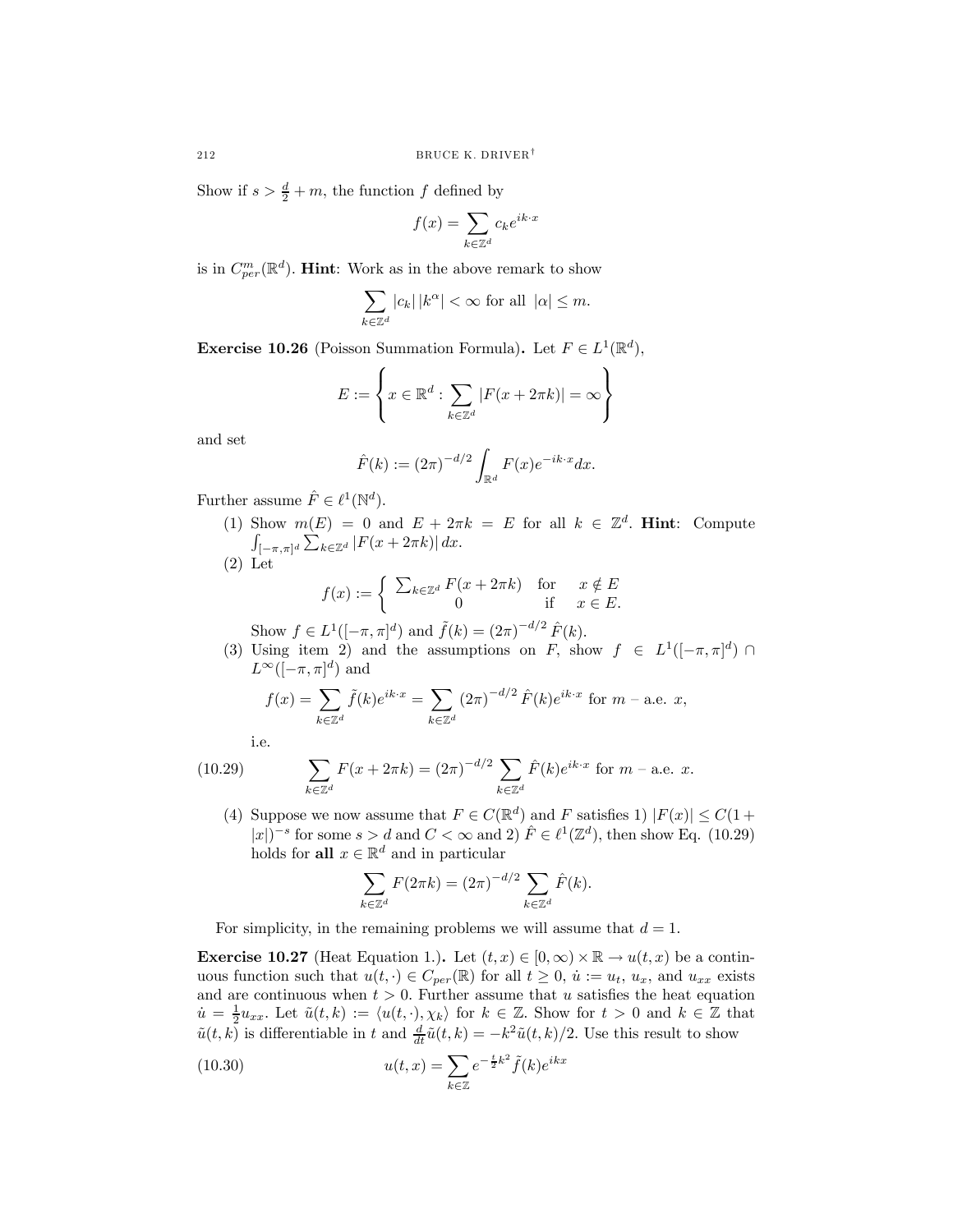where  $f(x) := u(0, x)$  and as above

$$
\tilde{f}(k) = \langle f, \chi_k \rangle = \frac{1}{2\pi} \int_{-\pi}^{\pi} f(y) e^{-iky} dy.
$$

Notice from Eq. (10.30) that  $(t, x) \rightarrow u(t, x)$  is  $C^{\infty}$  for  $t > 0$ .

**Exercise 10.28** (Heat Equation 2.). Let  $q_t(x) := \frac{1}{2\pi} \sum_{k \in \mathbb{Z}} e^{-\frac{t}{2}k^2} e^{ikx}$ . Show that Eq. (10.30) may be rewritten as

$$
u(t,x) = \int_{-\pi}^{\pi} q_t(x-y)f(y)dy
$$

and

$$
q_t(x) = \sum_{k \in \mathbb{Z}} p_t(x + k2\pi)
$$

where  $p_t(x) := \frac{1}{\sqrt{2}}$  $\frac{1}{2\pi t}e^{-\frac{1}{2t}x^2}$ . Also show  $u(t, x)$  may be written as

$$
u(t,x) = p_t * f(x) := \int_{\mathbb{R}^d} p_t(x - y) f(y) dy.
$$

**Hint:** To show  $q_t(x) = \sum_{k \in \mathbb{Z}} p_t(x + k2\pi)$ , use the Poisson summation formula along with the Gaussian integration formula

$$
\hat{p}_t(\omega) = \frac{1}{\sqrt{2\pi}} \int_{\mathbb{R}} p_t(x) e^{i\omega x} dx = \frac{1}{\sqrt{2\pi}} e^{-\frac{t}{2}\omega^2}.
$$

**Exercise 10.29** (Wave Equation). Let  $u \in C^2(\mathbb{R} \times \mathbb{R})$  such that  $u(t, \cdot) \in C_{per}(\mathbb{R})$ for all  $t \in \mathbb{R}$ . Further assume that u solves the wave equation,  $u_{tt} = u_{xx}$ . Let  $f(x) := u(0, x)$  and  $g(x) = \dot{u}(0, x)$ . Show  $\tilde{u}(t, k) := \langle u(t, \cdot), \chi_k \rangle$  for  $k \in \mathbb{Z}$  is twice continuously differentiable in t and  $\frac{d^2}{dt^2}\tilde{u}(t,k) = -k^2\tilde{u}(t,k)$ . Use this result to show

(10.31) 
$$
u(t,x) = \sum_{k \in \mathbb{Z}} \left( \tilde{f}(k) \cos(kt) + \tilde{g}(k) \frac{\sin kt}{k} \right) e^{ikx}
$$

with the sum converging absolutely. Also show that  $u(t, x)$  may be written as

(10.32) 
$$
u(t,x) = \frac{1}{2} [f(x+t) + f(x-t)] + \frac{1}{2} \int_{-t}^{t} g(x+\tau) d\tau.
$$

**Hint**: To show Eq.  $(10.31)$  implies  $(10.32)$  use

$$
\cos kt = \frac{e^{ikt} + e^{-ikt}}{2}, \text{ and } \sin kt = \frac{e^{ikt} - e^{-ikt}}{2i}
$$

and

$$
\frac{e^{ik(x+t)} - e^{ik(x-t)}}{ik} = \int_{-t}^t e^{ik(x+\tau)} d\tau.
$$

**Exercise 10.30.** (Worked Example.) Let  $D := \{z \in \mathbb{C} : |z| < 1\}$  be the open unit disk in  $\mathbb{C} \cong \mathbb{R}^2$ , where we write  $z = x + iy = re^{i\theta}$  in the usual way. Also let  $\Delta = \frac{\partial^2}{\partial x^2} + \frac{\partial^2}{\partial y^2}$  and recall that  $\Delta$  may be computed in polar coordinates by the formula,

$$
\Delta u = r^{-1} \partial_r \left( r^{-1} \partial_r u \right) + \frac{1}{r^2} \partial_\theta^2 u.
$$

Suppose that  $u \in C(\overline{D}) \cap C^2(D)$  and  $\Delta u(z) = 0$  for  $z \in D$ . Let  $g = u|_{\partial D}$  and

$$
\tilde{g}(k) := \frac{1}{2\pi} \int_{-\pi}^{\pi} g(e^{ik\theta}) e^{-ik\theta} d\theta.
$$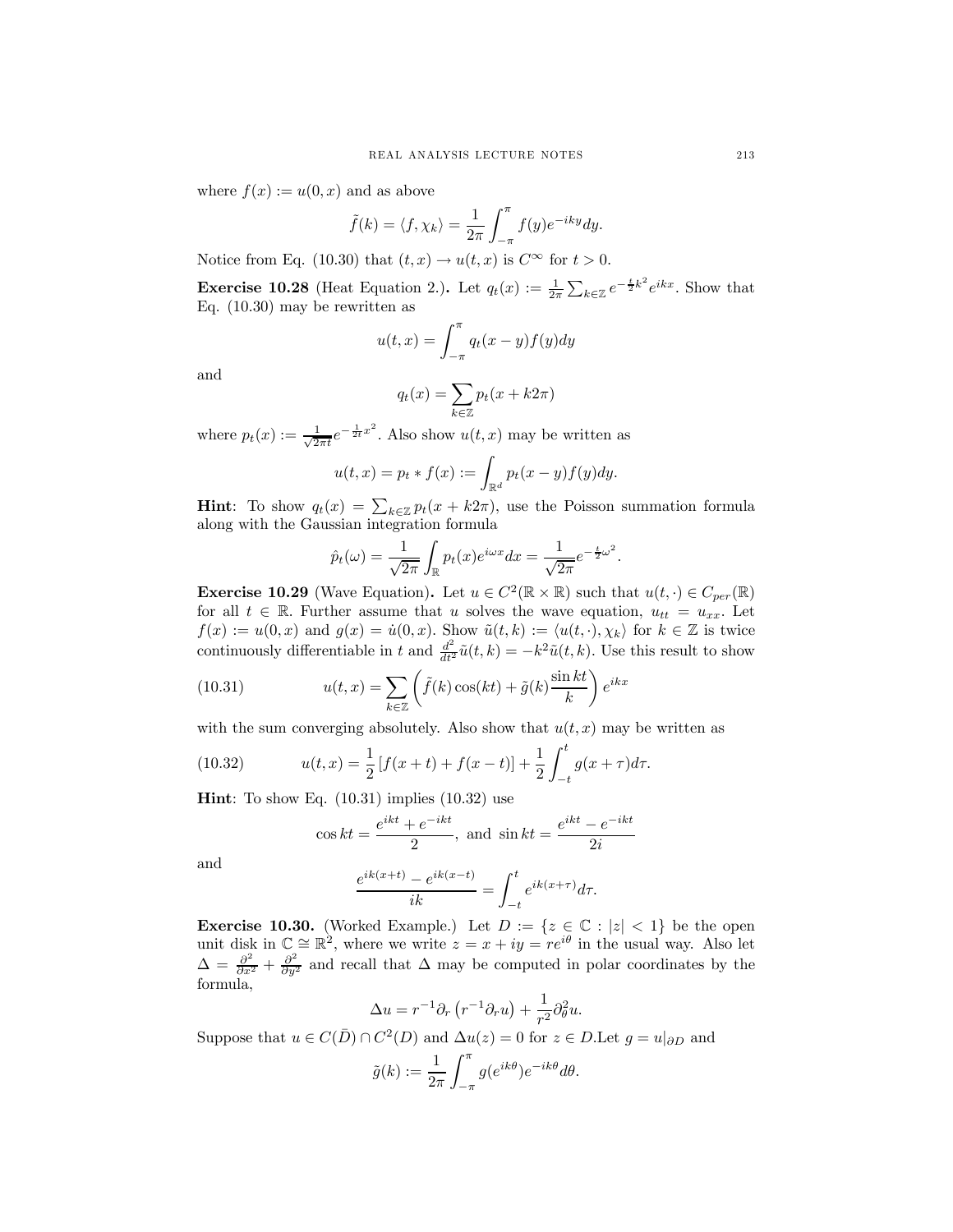(We are identifying  $S^1 = \partial D := \{z \in \overline{D} : |z| = 1\}$  with  $[-\pi, \pi]/\pi^* - \pi$  by the map  $\theta \in [-\pi, \pi] \to e^{i\theta} \in S^1$ .) Let

(10.33) 
$$
\tilde{u}(r,k) := \frac{1}{2\pi} \int_{-\pi}^{\pi} u(re^{i\theta}) e^{-ik\theta} d\theta
$$

then:

(1)  $\tilde{u}(r, k)$  satisfies the ordinary differential equation

$$
r^{-1}\partial_r\left(r\partial_r\tilde{u}(r,k)\right) = \frac{1}{r^2}k^2\tilde{u}(r,k)
$$
 for  $r \in (0,1)$ .

(2) Recall the general solution to

(10.34) 
$$
r\partial_r (r\partial_r y(r)) = k^2 y(r)
$$

may be found by trying solutions of the form  $y(r) = r^{\alpha}$  which then implies  $\alpha^2 = k^2$  or  $\alpha = \pm k$ . From this one sees that  $\tilde{u}(r, k)$  may be written as  $\tilde{u}(r, k) = A_k r^{|k|} + B_k r^{-|k|}$  for some constants  $A_k$  and  $B_k$  when  $k \neq 0$ . If  $k = 0$ , the solution to Eq. (10.34) is gotten by simple integration and the result is  $\tilde{u}(r, 0) = A_0 + B_0 \ln r$ . Since  $\tilde{u}(r, k)$  bounded near the origin for each k, it follows that  $B_k = 0$  for all  $k \in \mathbb{Z}$ .

(3) So we have shown

$$
A_k r^{|k|} = \tilde{u}(r,k) = \frac{1}{2\pi} \int_{-\pi}^{\pi} u(re^{i\theta}) e^{-ik\theta} d\theta
$$

and letting  $r \uparrow 1$  in this equation implies

$$
A_k = \frac{1}{2\pi} \int_{-\pi}^{\pi} u(e^{i\theta}) e^{-ik\theta} d\theta = \tilde{g}(k).
$$

Therefore,

 $(10.35)$   $u(r)$ 

$$
(re^{i\theta}) = \sum_{k \in \mathbb{Z}} \tilde{g}(k)r^{|k|}e^{ik\theta}
$$

for  $r < 1$  or equivalently,

$$
u(z) = \sum_{k \in \mathbb{N}_0} \tilde{g}(k) z^k + \sum_{k \in \mathbb{N}} \tilde{g}(-k) \tilde{z}^k.
$$

(4) Inserting the formula for  $\tilde{g}(k)$  into Eq. (10.35) shows that

$$
u(re^{i\theta}) = \frac{1}{2\pi} \int_{-\pi}^{\pi} \left( \sum_{k \in \mathbb{Z}} r^{|k|} e^{ik(\theta - \alpha)} \right) u(e^{i\alpha}) d\alpha
$$
 for all  $r < 1$ .

Now by simple geometric series considerations we find, setting  $\delta = \theta - \alpha$ , that

$$
\sum_{k \in \mathbb{Z}} r^{|k|} e^{ik\delta} = \sum_{k=0}^{\infty} r^k e^{ik\delta} + \sum_{k=1}^{\infty} r^k e^{-ik\delta}
$$

$$
= \frac{1}{1 - re^{i\delta}} + \frac{re^{-i\delta}}{1 - re^{-i\delta}} = \frac{1 - re^{-i\delta} + re^{-i\delta} (1 - re^{i\delta})}{1 - 2r \cos \delta + r^2}
$$

$$
= \frac{1 - r^2}{1 - 2r \cos \delta + r^2}.
$$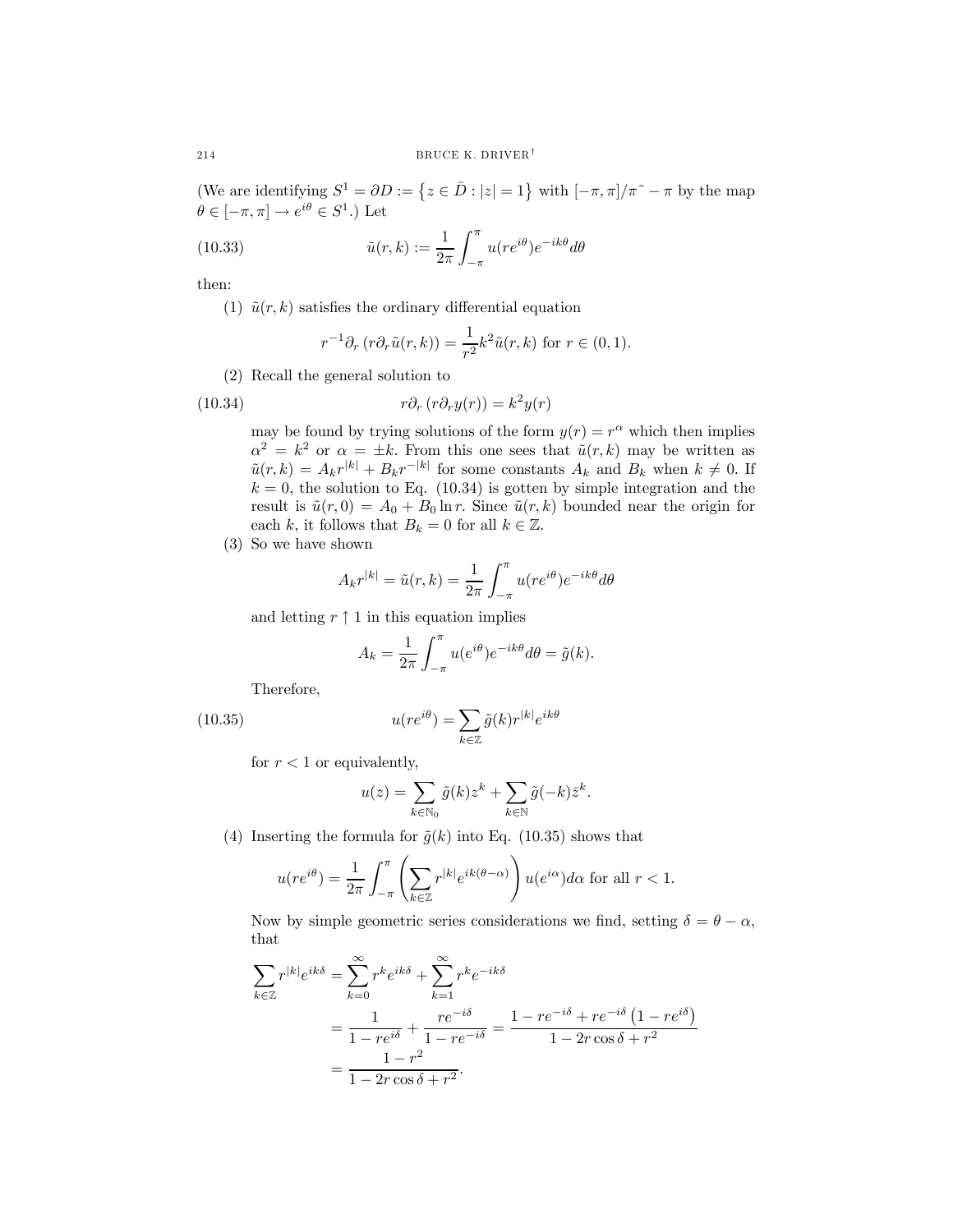Putting this altogether we have shown

$$
u(re^{i\theta}) = \frac{1}{2\pi} \int_{-\pi}^{\pi} P_r(\theta - \alpha) u(e^{i\alpha}) d\alpha
$$

where

$$
P_r(\delta) := \frac{1 - r^2}{1 - 2r\cos\delta + r^2}
$$

is the so called Poisson kernel.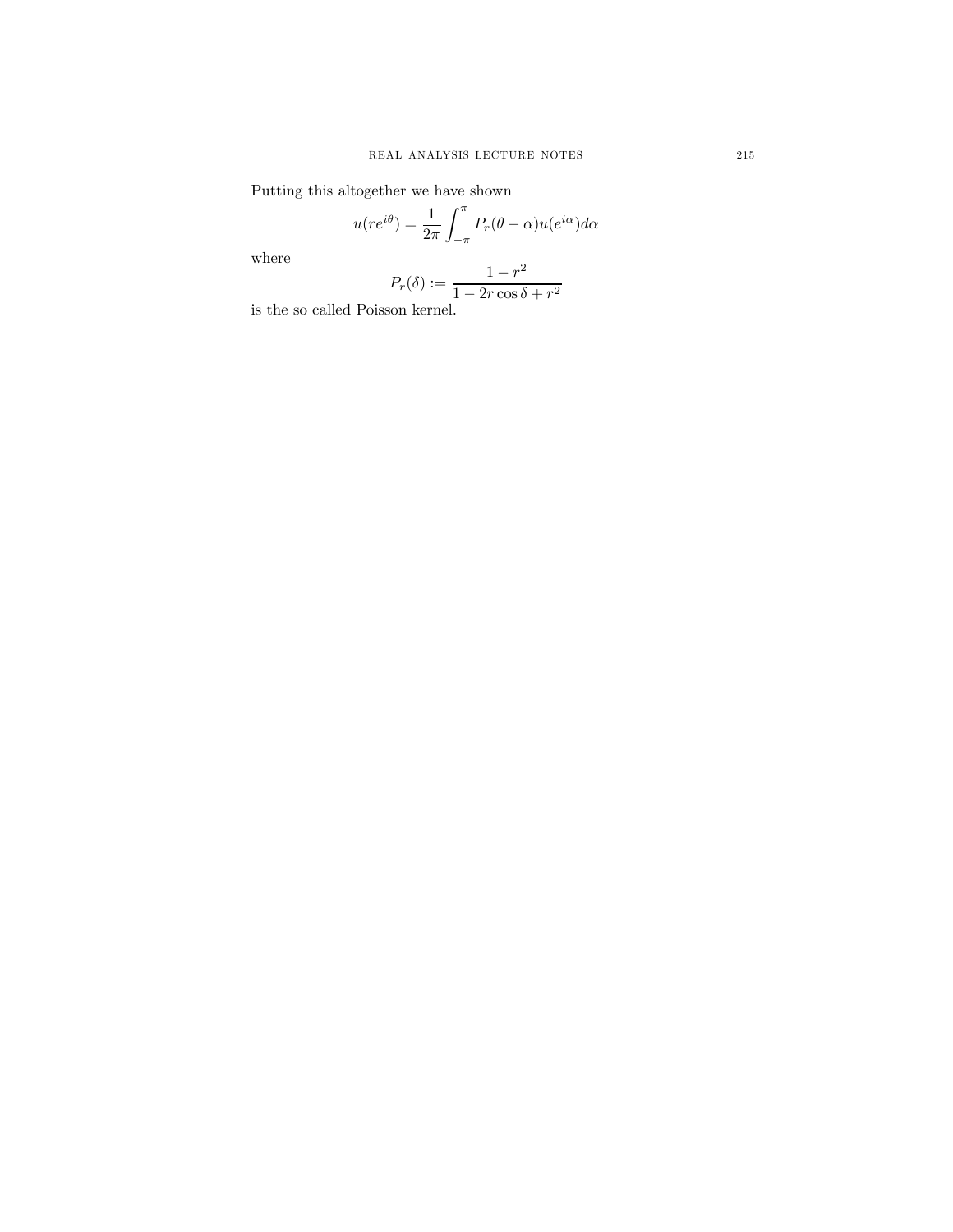## 10.8. Radon-Nikodym Theorem and the Dual of  $L^p$ .

**Definition 10.47.** A complex measure  $\nu$  on a measurable space  $(X, \mathcal{M})$  is a countably additive set function  $\nu : \mathcal{M} \to \mathbb{C}$  such that  $\nu(\emptyset) = 0$ .

**Theorem 10.48.** Suppose  $(X, \mathcal{M})$  is a measurable space,  $\mu$  is a positive finite measure on M and v is a complex measure on M such that  $|\nu(A)| \leq \mu(A)$  for all  $A \in \mathcal{M}$ . Then  $d\nu = \rho d\mu$  where  $|\rho| \leq 1$ . Moreover if  $\nu$  is a positive measure, then  $0 \leq \rho \leq 1$ .

**Proof.** For a simple function,  $f \in \mathcal{S}(X, \mathcal{M})$ , let  $\nu(f) := \sum_{a \in \mathbb{C}} a\nu(f = a)$ . Then

$$
|\nu(f)| \le \sum_{a \in \mathbb{C}} |a| |\nu(f = a)| \le \sum_{a \in \mathbb{C}} |a| \mu(f = a) = \int_X |f| \, d\mu.
$$

So, by the B.L.T. theorem,  $\nu$  extends to a continuous linear functional on  $L^1(\mu)$ satisfying the bounds

$$
|\nu(f)| \le \int_X |f| \, d\mu \le \sqrt{\mu(X)} \, \|f\|_{L^2(\mu)} \text{ for all } f \in L^1(\mu).
$$

The Riesz representation Theorem (Proposition 10.15) then implies there exists a unique  $\rho \in L^2(\mu)$  such that

$$
\nu(f) = \int_X f \rho d\mu \text{ for all } f \in L^2(\mu).
$$

Taking  $f = \overline{\text{sgn}(\rho)} 1_A$  in this equation shows

$$
\int_A |\rho| d\mu = \nu(\overline{\text{sgn}(\rho)} 1_A) \le \mu(A) = \int_A 1 d\mu
$$

from which it follows that  $|\rho| \leq 1$ ,  $\mu$  – a.e. If  $\nu$  is a positive measure, then

$$
0 = \mathrm{Im}\left[\nu(\mathrm{Im}\,\rho > 0)\right] = \int_{\{\mathrm{Im}\,\rho > 0\}} \mathrm{Im}\,\rho d\mu
$$

which shows  $\text{Im } \rho \leq 0$ ,  $\mu$  – a.e. Similarly,

$$
0 = \mathrm{Im}\left[\nu(\mathrm{Im}\,\rho < 0)\right] = \int_{\{\mathrm{Im}\,\rho < 0\}} \mathrm{Im}\,\rho d\mu
$$

and hence  $\text{Im } \rho \geq 0$ ,  $\mu$  – a.e. and we have shown  $\rho$  is real a.e. Similarly,

$$
0 \le \nu(\operatorname{Re} \rho < 0) = \int_{\{\operatorname{Re} \rho < 0\}} \rho d\mu \le 0,
$$

shows  $\rho \geq 0$  a.e.  $\blacksquare$ 

**Definition 10.49.** Let  $\mu$  and  $\nu$  be two positive measures on  $(X, \mathcal{M})$ . Then  $\mu$  and v are **mutually singular** (written as  $\mu \perp \nu$ ) if there exists  $A \in \mathcal{M}$  such that  $\nu(A)=0$  and  $\mu(A^c)=0$ . The measure  $\nu$  is absolutely continuous relative to  $\mu$  (written as  $\nu \ll \mu$ ) provided  $\nu(A)=0$  whenever  $\mu(A)=0$ .

**Theorem 10.50** (Radon Nikodym Theorem). Suppose that  $\mu, \nu$  are  $\sigma$  – finite positive measures on  $(X, \mathcal{M})$ . Then there exists a unique measure  $\nu_s$  and a unique (modulo sets of  $\mu$  – measure 0) function  $\rho: X \to [0, \infty)$  such that  $d\nu = d\nu_s + \rho d\mu$ and  $\nu_s \perp \mu$ . The measure  $\nu_s$  in the **Lebesgue decomposition** of  $\nu$  is unique and  $ρ$  is unique modulo sets of  $μ$  – measure zero. Moreover,  $ν \ll μ$  iff  $ν_s = 0$ .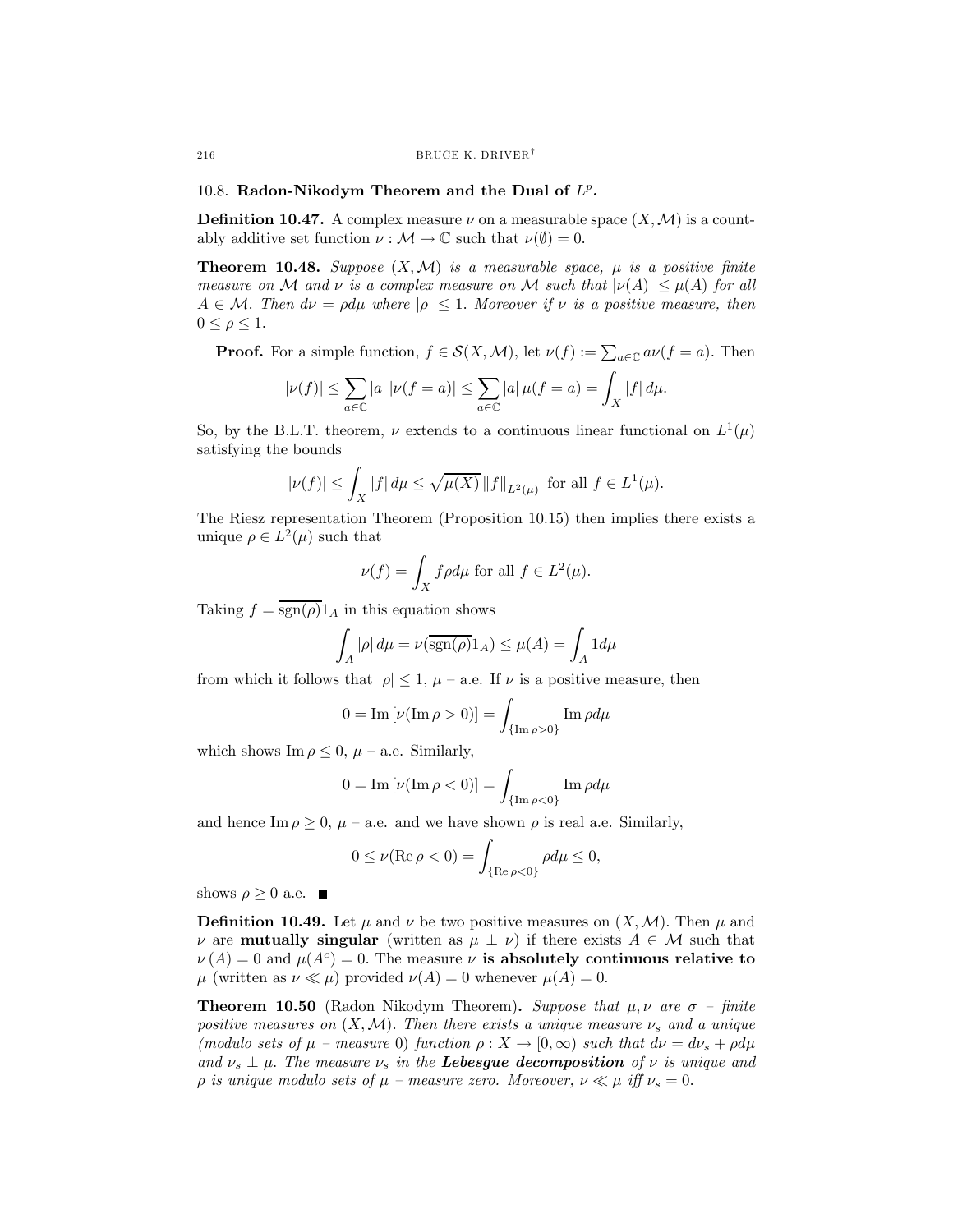**Proof.** Uniqueness. Suppose that  $d\nu = \tilde{\rho} d\mu + d\tilde{\nu}_s$  with  $\tilde{\rho} \geq 0$  and  $\tilde{\nu}_s \perp \mu$  is another such decomposition. Let  $A, \overline{A} \in \mathcal{M}$  be chosen so that  $\mu(A) = 0, \nu_s(A^c) = 0$ ,  $\mu(\tilde{A})=0$  and  $\tilde{\nu}_s(\tilde{A}^c)=0$ . Then for  $B \in \mathcal{M}$ , using  $\mu(A)=0$  and  $\nu_s(A^c)=0$ ,

$$
\nu(A \cap B) = \nu_s(A \cap B) + \mu(\rho 1_{A \cap B}) = \nu_s(B).
$$

Now using  $\tilde{\nu}_s(\tilde{A}^c)=0$  and  $\mu(A)=0$ ,

$$
\nu(A \cap B) = \nu(A \cap \tilde{A} \cap B) + \nu(A \cap \tilde{A}^c \cap B)
$$
  
=  $\nu(A \cap \tilde{A} \cap B) + \tilde{\nu}_s(A \cap \tilde{A}^c \cap B) + \mu(\tilde{\rho}1_{A \cap \tilde{A}^c \cap B})$   
=  $\nu(A \cap \tilde{A} \cap B).$ 

Combining these equations shows

$$
\nu_s(B) = \nu(A \cap B) = \nu(A \cap \tilde{A} \cap B).
$$

By symmetry (or a similar argument)  $\tilde{\nu}_s(B) = \nu(A \cap \tilde{A} \cap B)$  and therefore  $\nu_s = \tilde{\nu}_s$ . This then implies that  $\tilde{\rho}d\mu = \rho d\mu$ , i.e.  $\mu(1_B \rho) = \mu(1_B \tilde{\rho})$  for all  $B \in \mathcal{M}$ . Let  $X_n \uparrow X$ be chosen in M so that  $\mu(X_n)$  and  $\nu(X_n) < \infty$ . Since  $\nu(X_n) < \infty$ ,  $\rho 1_{X_n} \in L^1(\mu)$ and  $\tilde{\rho} 1_{X_n} \in L^1(\mu)$  and

$$
\mu(1_B \cdot 1_{X_n} \rho) = \mu(1_B \cdot 1_{X_n} \tilde{\rho}) \text{ for all } B \in \mathcal{M}
$$

which implies  $1_{X_n} \rho = 1_{X_n} \tilde{\rho}$  for  $\mu$ – a.e. x. Letting  $n \to \infty$  then shows that  $\rho = \tilde{\rho}$ ,  $\mu$  – a.e.

**Existence:** (Due to Von-Neumann.) First suppose that  $\mu$  and  $\nu$  are finite measures and let  $\lambda = \mu + \nu$ . By Theorem 10.48,  $d\nu = hd\lambda$  with  $0 \le h \le 1$  and this implies, for all non-negative measurable functions  $f$ , that

(10.36) 
$$
\nu(f) = \lambda(fh) = \mu(fh) + \nu(fh)
$$

or equivalently

(10.37) 
$$
\nu(f(1-h)) = \mu(fh).
$$

Taking  $f = 1_{\{h=1\}}$  and  $f = g1_{\{h<1\}}(1-h)^{-1}$  with  $g \ge 0$  in Eq. (10.37)

$$
\mu({h = 1}) = 0
$$
 and  $\nu(g1_{{h < 1}}) = \mu(g1_{{h < 1}}(1 - h)^{-1}h) = \mu(\rho g)$ 

where  $\rho := 1_{\{h<1\}\frac{h}{1-h}}$  and  $\nu_s(g) := \nu(g1_{\{h=1\}})$ . This gives the desired decomposi- $\text{tion}^{26}$  since

$$
\nu(g) = \nu(g1_{\{h=1\}}) + \nu(g1_{\{h<1\}}) = \nu_s(g) + \mu(\rho g)
$$

and

$$
\nu_s (h \neq 1) = 0
$$
 while  $\mu (h = 1) = \mu (\lbrace h \neq 1 \rbrace^c) = 0$ .

<sup>26</sup>Here is the motivation for this construction. Suppose that  $d\nu = d\nu_s + \rho d\mu$  is the Radon-Nikodym decompostion and  $X = A \coprod B$  such that  $\nu_s(B) = 0$  and  $\mu(A) = 0$ . Then we find

 $\nu_s(f) + \mu(\rho f) = \nu(f) = \lambda(fg) = \nu(fg) + \mu(fg).$ 

Letting  $f \to 1_A f$  then implies that

$$
\nu_s(1_Af) = \nu(1_Afg)
$$

which show that  $g = 1 \nu$  –a.e. on A. Also letting  $f \rightarrow 1_B f$  implies that

$$
\mu(\rho 1_B f(1-g)) = \nu(1_B f(1-g)) = \mu(1_B fg) = \mu(fg)
$$

which shows that

$$
\rho(1-g) = \rho 1_B(1-g) = g \mu - \text{a.e.}.
$$

This shows that  $\rho = \frac{g}{1-g} \mu$  – a.e.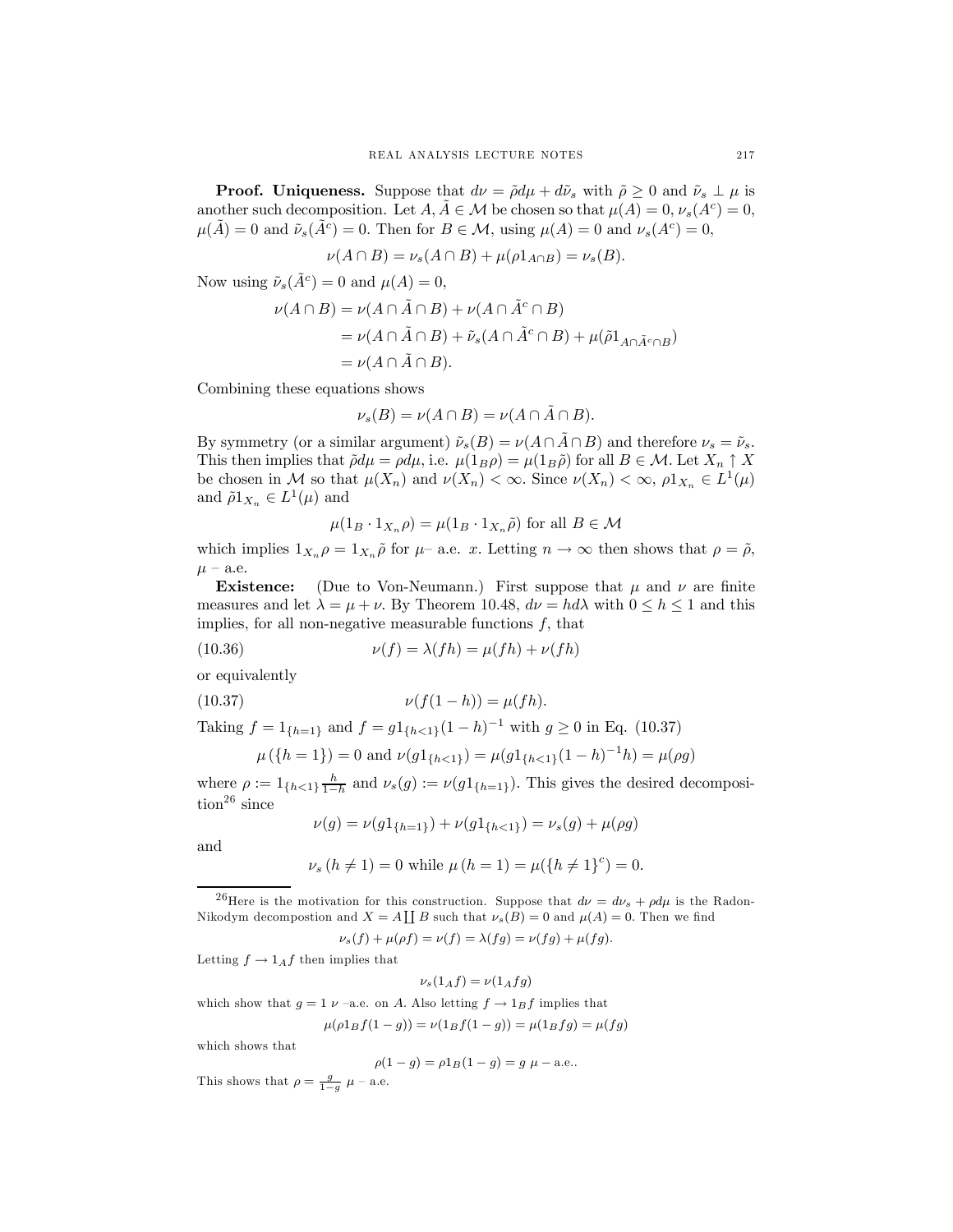If  $\nu \ll \mu$ , then  $\mu(h=1) = 0$  implies  $\nu(h=1) = 0$  and hence that  $\nu_s = 0$ . If  $\nu_s = 0$ , then  $d\nu = \rho d\mu$  and so if  $\mu(A) = 0$ , then  $\nu(A) = \mu(\rho 1_A) = 0$  as well.

For the  $\sigma$  – finite case, write  $X = \coprod_{n=1}^{\infty} X_n$  where  $X_n \in \mathcal{M}$  are chosen so that  $\mu(X_n) < \infty$  and  $\nu(X_n) < \infty$  for all n. Let  $d\mu_n = 1_{X_n} d\mu$  and  $d\nu_n = 1_{X_n} d\nu$ . Then by what we have just proved there exists  $\rho_n \in L^1(X, \mu_n)$  and measure  $\nu_n^s$  such that  $d\nu_n = \rho_n d\mu_n + d\nu_n^s$  with  $\nu_n^s \perp \mu_n$ , i.e. there exists  $A_n, B_n \in \mathcal{M}_{X_n}$  and  $\mu(A_n) = 0$ and  $\nu_n^s(B_n) = 0$ . Define  $\nu_s := \sum_{n=1}^{\infty} \nu_n^s$  and  $\rho := \sum_{n=1}^{\infty} 1_{X_n} \rho_n$ , then

$$
\nu = \sum_{n=1}^{\infty} \nu_n = \sum_{n=1}^{\infty} (\rho_n \mu_n + \nu_n^s) = \sum_{n=1}^{\infty} (\rho_n 1_{X_n} \mu + \nu_n^s) = \rho \mu + \nu_s
$$

and letting  $A := \bigcup_{n=1}^{\infty} A_n$  and  $B := \bigcup_{n=1}^{\infty} B_n$ , we have  $A = B^c$  and

$$
\mu(A) = \sum_{n=1}^{\infty} \mu(A_n) = 0
$$
 and  $\nu(B) = \sum_{n=1}^{\infty} \nu(B_n) = 0$ .

**Theorem 10.51.** Let  $(X, \mathcal{M}, \mu)$  be a  $\sigma$  – finite measure space and suppose that  $p, q \in [1,\infty]$  are conjugate exponents. Then for  $p \in [1,\infty)$ , the map  $g \in L^q \to$  $\phi_g \in (L^p)^*$  is an isometric isomorphism of Banach spaces. (Recall that  $\phi_g(f) :=$  $\int_X fg d\mu$ .) We summarize this by writing  $(L^p)^* = L^q$  for all  $1 \leq p < \infty$ .

Proof. The only point that we have not yet proved is the surjectivity of the map  $g \in L^q \to \phi_q \in (L^p)^*$ . When  $p = 2$  the result follows directly from the Riesz theorem. We will begin the proof under the extra assumption that  $\mu(X) < \infty$  in which cased bounded functions are in  $L^p(\mu)$  for all p.

Let  $\phi \in (L^p)^*$  and define  $\nu(A) := \phi(1_A)$ . Suppose that  $A = \prod_{n=1}^{\infty} A_n$  with  $A_n \in \mathcal{M}$ , then

$$
||1_A - \sum_{n=1}^N 1_{A_n}||_{L^p} = ||1_{\bigcup_{n=N+1}^\infty A_n}||_{L^p} = \left[\mu(\bigcup_{n=N+1}^\infty A_n\big)\right]^{\frac{1}{p}} \to 0 \text{ as } N \to \infty.
$$

Therefore

 $\blacksquare$ 

$$
\nu(A) = \phi(1_A) = \sum_{1}^{\infty} \phi(1_{A_n}) = \sum_{1}^{\infty} \nu(A_n)
$$

showing  $\nu$  is a complex measure.<sup>27</sup>

Let us define

(10.38)

$$
|\nu|(A) := \sup \{ |\phi(f1_A)| : |f| \le 1 \} \le ||\phi||_{(L^p)^*} \cdot ||1_A||_{L^p} = ||\phi||_{(L^p)^*} \cdot \mu(A)^{1/p}.
$$

You are asked to show in Exercise 10.31 that  $|\nu|$  is a measure on  $(X,\mathcal{M})$ . (This also can be deduced from Lemma 15.4 and Proposition 15.6 below.) From Eq. (10.38),

$$
|\nu(A)| \leq |\nu| (A) \leq ||\phi||_{(L^p)^*} \mu(A)^{1/p}
$$
 for all  $A \in \mathcal{M}$ 

from which if follows that  $|\nu| \ll \mu$  and by Theorem 10.48,  $d\nu = hd|\nu|$  for some  $|h| \leq 1$  and by Theorem 10.50,  $d|\nu| = \rho d\mu$  for some  $\rho \in L^1(\mu)$ . Hence, letting  $g = \rho h \in L^1(\mu)$ ,  $d\nu = g d\mu$  or equivalently

(10.39) 
$$
\phi(1_A) = \int_X g1_A d\mu \ \forall \ A \in \mathcal{M}.
$$

<sup>&</sup>lt;sup>27</sup>It is at this point that the proof breaks down when  $p = \infty$ .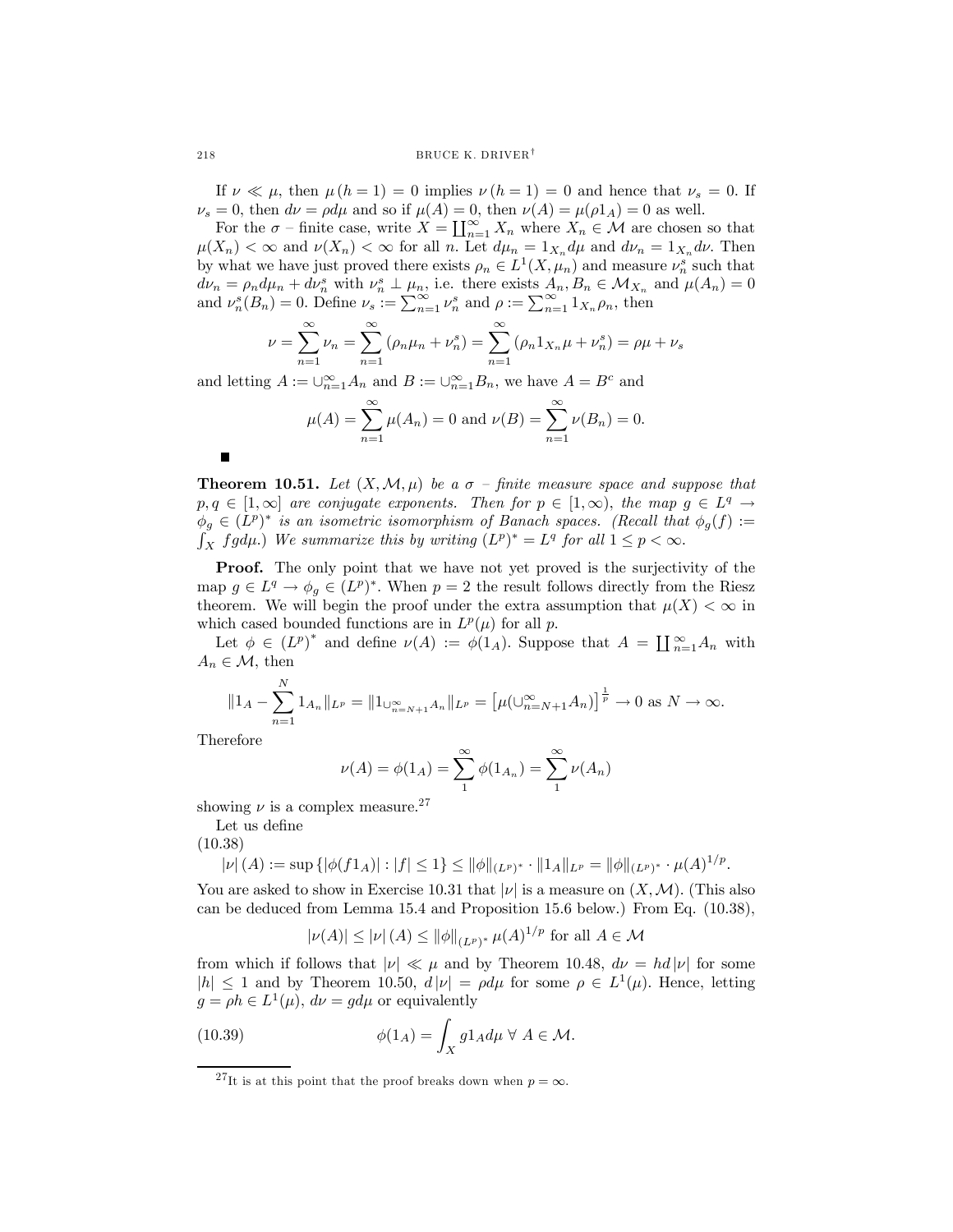By linearity this equation implies

(10.40) 
$$
\phi(f) = \int_X g f d\mu
$$

for all simple functions f on X. Replacing f by  $1_{\{|g| \le M\}}$  in Eq. (10.40) shows

$$
\phi(f 1_{\{|g| \le M\}}) = \int_X 1_{\{|g| \le M\}} g f d\mu
$$

holds for all simple functions f and then by continuity for all  $f \in L^p(\mu)$ . By the converse to Holder's inequality, (Proposition 7.26) we learn that

$$
\left\|1_{\{|g| \le M\}} g\right\|_q = \sup_{\|f\|_p = 1} \left| \phi(f 1_{\{|g| \le M\}}) \right| \le \sup_{\|f\|_p = 1} \|\phi\|_{(L^p)^*} \left\|f 1_{\{|g| \le M\}} \right\|_p \le \|\phi\|_{(L^p)^*}.
$$

Using the monotone convergence theorem we may let  $M \to \infty$  in the previous equation to learn  $||g||_q \le ||\phi||_{(L^p)^*}$ . With this result, Eq. (10.40) extends by continuity to hold for all  $f \in L^p(\mu)$  and hence we have shown that  $\phi = \phi_g$ .

Case 2. Now suppose that  $\mu$  is  $\sigma$  – finite and  $X_n \in \mathcal{M}$  are sets such that  $0 < \mu(X_n) < \infty$  and  $X_n \uparrow X$  as  $n \to \infty$ . Then by Case 1. there exits  $g_n \in$  $L^q(X_n,\mu)$  such that

$$
\phi(f) = \int_{X_n} g_n f d\mu \text{ for all } f \in L^p(X_n, \mu)
$$

and

$$
||g_n||_q = \sup \{ |\phi(f)| : f \in L^p(X_n, \mu) \text{ and } ||f||_{L^p(X_n, \mu)} = 1 \} \le ||\phi||_{[L^p(\mu)]^*}.
$$

It is easy to see that  $g_n = g_m$  a.e. on  $X_n \cap X_m$  for all  $m, n$  so that  $g := \lim_{n \to \infty} g_n$ exists  $\mu$  – a.e. By the above inequality and Fatou's lemma, we have  $||g||_q \leq$  $\|\phi\|_{[L^p(\mu)]^*} < \infty$  and since

$$
\phi(f) = \int_{X_n} gf d\mu \text{ for all } f \in L^p(X_n, \mu) \text{ and } n,
$$

it follows by continuity that

$$
\phi(f) = \int_X gf d\mu \text{ for all } f \in L^p(X, \mu),
$$

i.e.  $\phi = \phi_g$ .

Remark 10.52. We will show later that Theorem 10.51 fails in general when  $p = \infty$ .

## 10.9. Exercises.

**Exercise 10.31.** Show  $|\nu|$  be defined as in Eq. (10.38) is a positive measure. Here is an outline.

(1) Show  
\n(10.41) 
$$
|\nu|(A) + |\nu|(B) \leq |\nu|(A \cup B).
$$
\nwhen A, B are disjoint sets in M.  
\n(2) If  $A = \coprod_{n=1}^{\infty} A_n$  with  $A_n \in \mathcal{M}$  then  
\n(10.42) 
$$
|\nu|(A) \leq \sum_{n=1}^{\infty} |\nu|(A_n).
$$